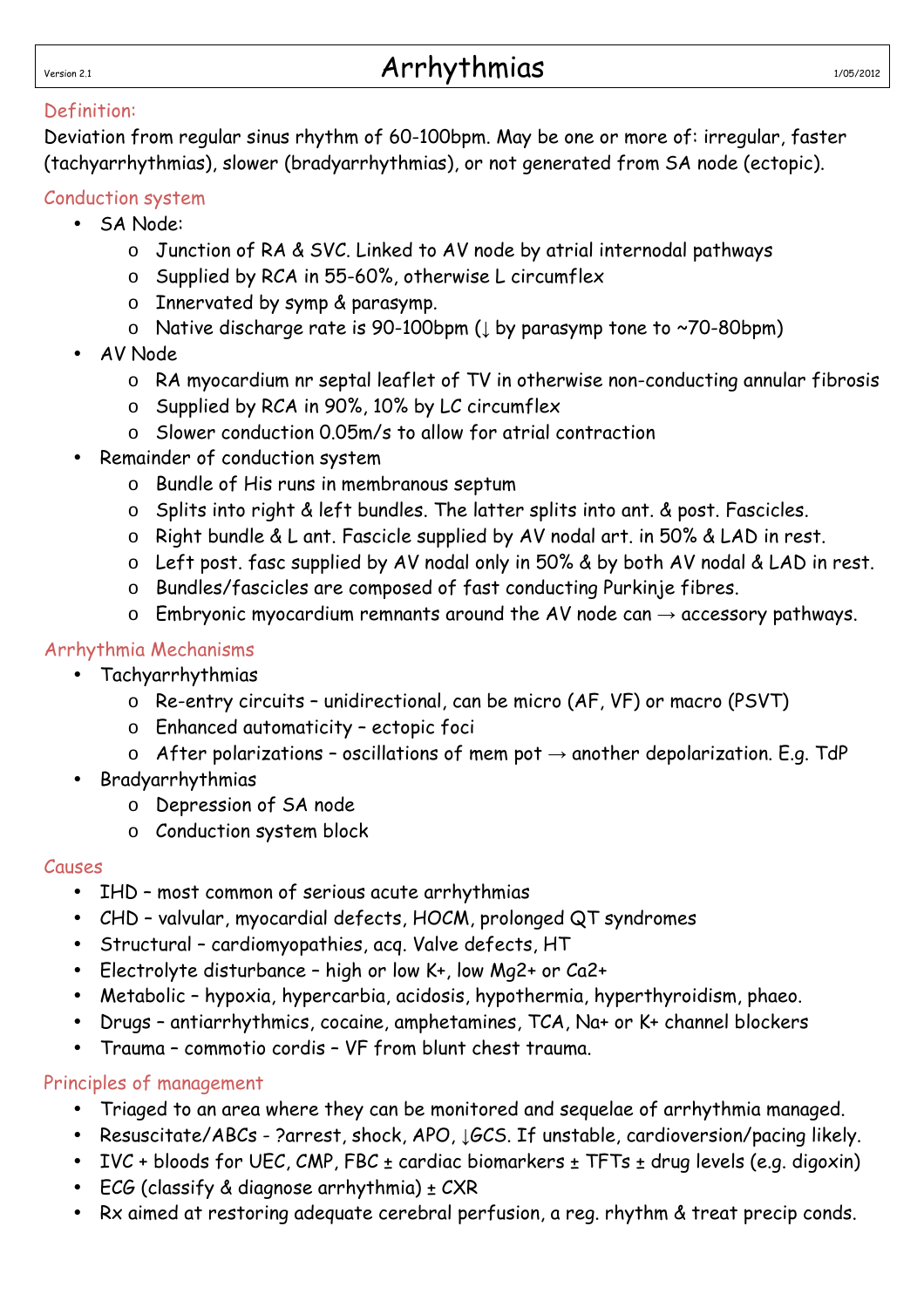#### Management Options

- No Rx:
	- o If no resus required.
	- o May be approp: sinus arrhythmia, atrial ectopics, non R-on-T ventricular ectopics, accel idioventricular rhythm, AF in assoc with hypothermia, Mobitz type I 2° block.
- Non-Pharmacological
	- o Vagal manoeuvres Valsalva, carotid sinus massage, diving reflex. Avoid ocular massage, PR.
	- o Precordial thump immediate response to monitored VF/pulseless VT
- **Pharmacological** 
	- o Electrolyte correction
	- o Usual first line if haemodynamically stable and arrhythmia needs treatment.
- Electrical
	- o Cardioversion
		- Haemodynamically unstable or drug-resistant tachyarrhythmias.
	- o Pacing
		- Transcutaneous, transvenous, overdrive
		- Drug-resistant brady & tachyarrhythmias.

Vaughan-Williams Classification of antiarrhythmics – limited usefulness

- Class I (Fast Na+ channel blockers)
	- o Class Ia (slow conduction, ↑QRS & ↑QT)

**Adult Doses/Details Synchronized Cardioversion** Initial recommended doses: · Narrow regular: 50-100 J · Narrow irregular: 120-200 J biphasic or 200 J monophasic · Wide regular: 100 J · Wide irregular: defibrillation dose (NOT synchronized) **Paed** Synchronized **Cardioversion:** 

Begin with 0.5-1 J/kg; if not effective, increase to 2 J/kg.<br>Sedate if needed, but don't delay cardioversion.

- Procainamide: IV 17mg/kg (12mg/kg if APO) load then 2.8mg/kg/hr (halve if APO). SE: ↓BP, ↓HR, lupus-like syndrome
- Disopyramide: PO. Slow Abs. 1/3 Metab liver. Renal excr. Neg. ionotrope.
- Quinidine: Rare in Aus. 200-400mg q2h PO to max 1g or 600-800mg PO stat. SE: cinchonism (tinnitus, vis.dist., headache, vertigo, confusion)
- o Class Ib (prolong refractory period)
	- Lignocaine: 1.5mg/kg+bol. max 3mg/kg. Maint 2mg/min IV. SE: LBP, CNS tox
	- Phenytoin
- o Class Ic (depress conductivity, ↑QRS, ↑PR, ↑AV block)
	- Flecainide: 2mg/kg over 20min. SE: proarrhythmic in structural/IHD
- Class II (β-blockers) e.g. atenolol, metoprolol, esmolol, sotalol
- Class III (prolong repol. by K<sup>+</sup> efflux,  $\uparrow$ QRS,  $\uparrow$ PR &  $\uparrow$ QT)
	- o Sotalol: 0.5-1.5mg/kg IV/PO. CI: COAD, DM, PVD, LVF, hypoK+, bradycardic
	- o Amiodarone (also class I, II & IV): 2-5mg/kg over 5min (resus) to 1hr in 5%Dex. (via CVC if poss.) Maint: 15mg/kg in 500ml 5%dex over 24h. Ok in LVF. Long  $T_{\frac{1}{2}}$ . SE: Proarrhythmic. Long term (vis.dist, photosens, grey skin, abn. LFT/TFT, pulm fibrosis, tremors), unpred effect with warfarin, ↑dig,phenytoin,theophylline levels
- Class IV (calcium channel blockers, prolong AV node cond, ↑PR) e.g. verapamil

### Brugada Syndrome (See ECG Article for more details)

Cause of sudden cardiac death & 60% of idiopathic VF. Aut.Dom defect in Na<sup>+</sup> channel. More common in Asian males. Ave. age at Dx=30y. ECG features (may be transient) partial RBBB, downsloping ST elevation & ↑or↓T in V1-3. In addition syndrome reqs also one of: syncope, VF, polymorphic VT, FamHx of sudden death<45y, or ST elevation in current family members.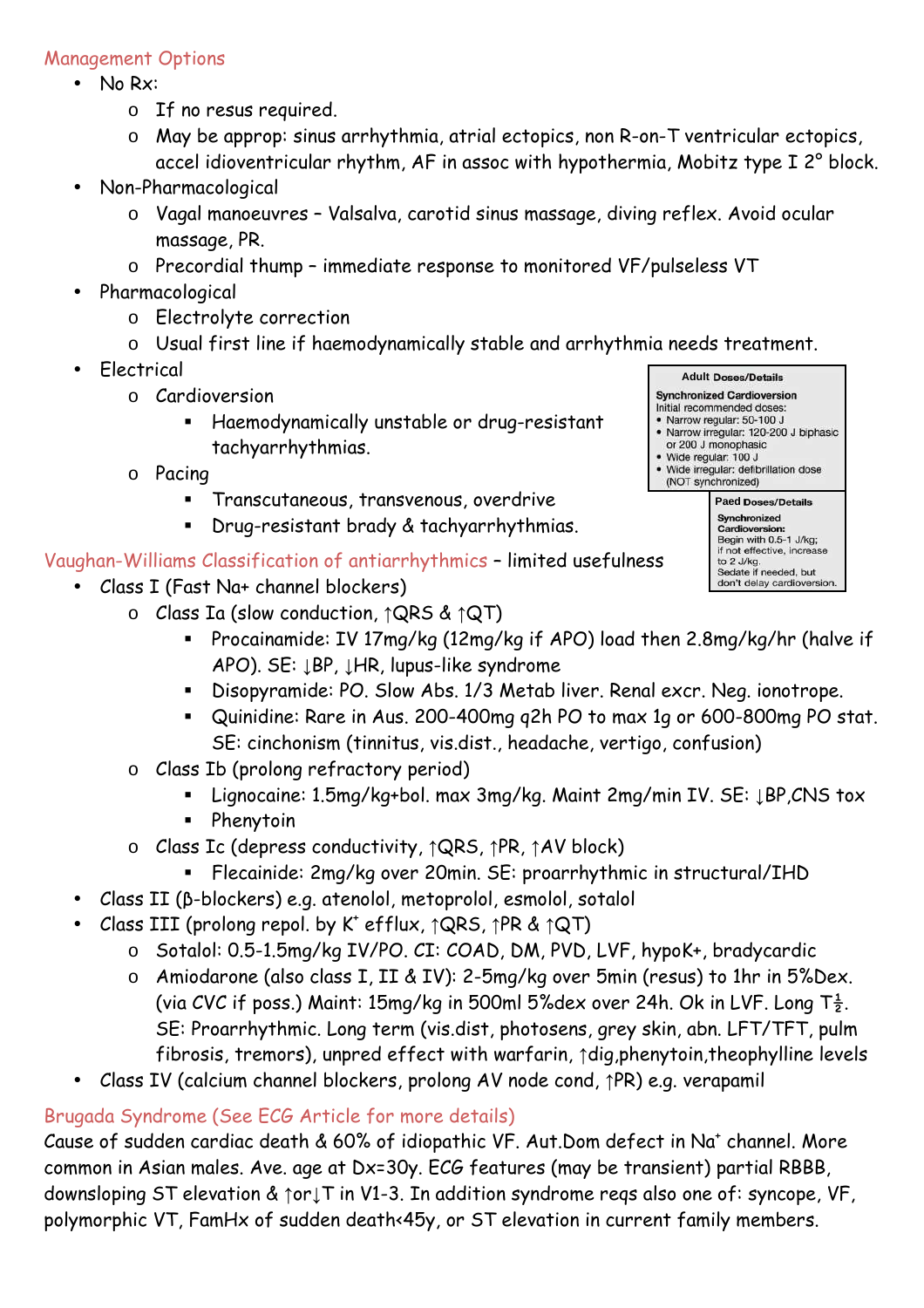# Bradyarrhythmias

### Definitions

- Strictly: <60bpm in adults, age dependent in children
- Relative: too slow for haemodynamic state of patient (may be >60bpm)
- Features: If symptoms, may include light-headedness, palpitations, syncope

# Types

- Sinus bradycardia
	- o Causes:
		- High resting vagal tone e.g. athletes, young adults
		- Patients on negative chronotropes
			- β blockers, CCB, digoxin, amiodarone, theophylline, clonidine
		- Hypothyroidism
		- **Hypothermia**
		- Cushing reflex (↑ICP)
		- Bezold-Jarish reflex parasympathetic stimulation in early inferior MI
		- Pericardial tamponade
		- **Adrenal insufficiency**
		- Dive reflex in young children (vagal)
		- **Severe jaundice**
		- **Pleural/peritoneal stimulation**
		- Rarely carotid hypersensitivity (tight shirt collar) or infection (e.g. typhoid relative bradycardia)
	- o Management:
		- Rule out and treat above causes or myocardial ischaemia
		- If symptomatic (often not until HR<40) treat as below
- Ectopic atrial rhythm or wandering atrial pacemaker
	- $\circ$  Ectopic atrial foci, if > 3 foci = wandering atrial pacemaker
	- o Different P wave morphologies PR duration variations
	- o Not normally clinically significant
- Sinoatrial (SA) block, sinus exit block or sinus arrest
	- o SA node fails to produce an impulse or not conducted to atria
	- o ECG typically shows absent P waves with escape rhythm
		- Junctional narrow complexes @ 40-60bpm, may be accelerated to 60-100
		- (Idio)Ventricular wide complexes @ 30-40bpm
	- o Usual causes: Ischaemia, hyperK+, vagal tone, negative chronotopes (see above)
	- o Treat if symptomatic
- Sick sinus syndrome aka tachy-brady syndrome
	- o Causes: SA/AV nodal fibrosis, ischaemia, CHD, tumours, surgery, cardiomyopathy
	- o ECG may intermittently show SA block, sinus bradycardia or arrest with bursts of atrial tachycardia (usually AF, but also junctional tachycardia, SVT, atrial flutter)
	- o Management:
		- Treat any symptomatic acute arrhythmia
		- Most require permanent pacemaker for the bradycardia component & an antiarrhythmic (e.g. digoxin or verapamil) to suppress tachycardias.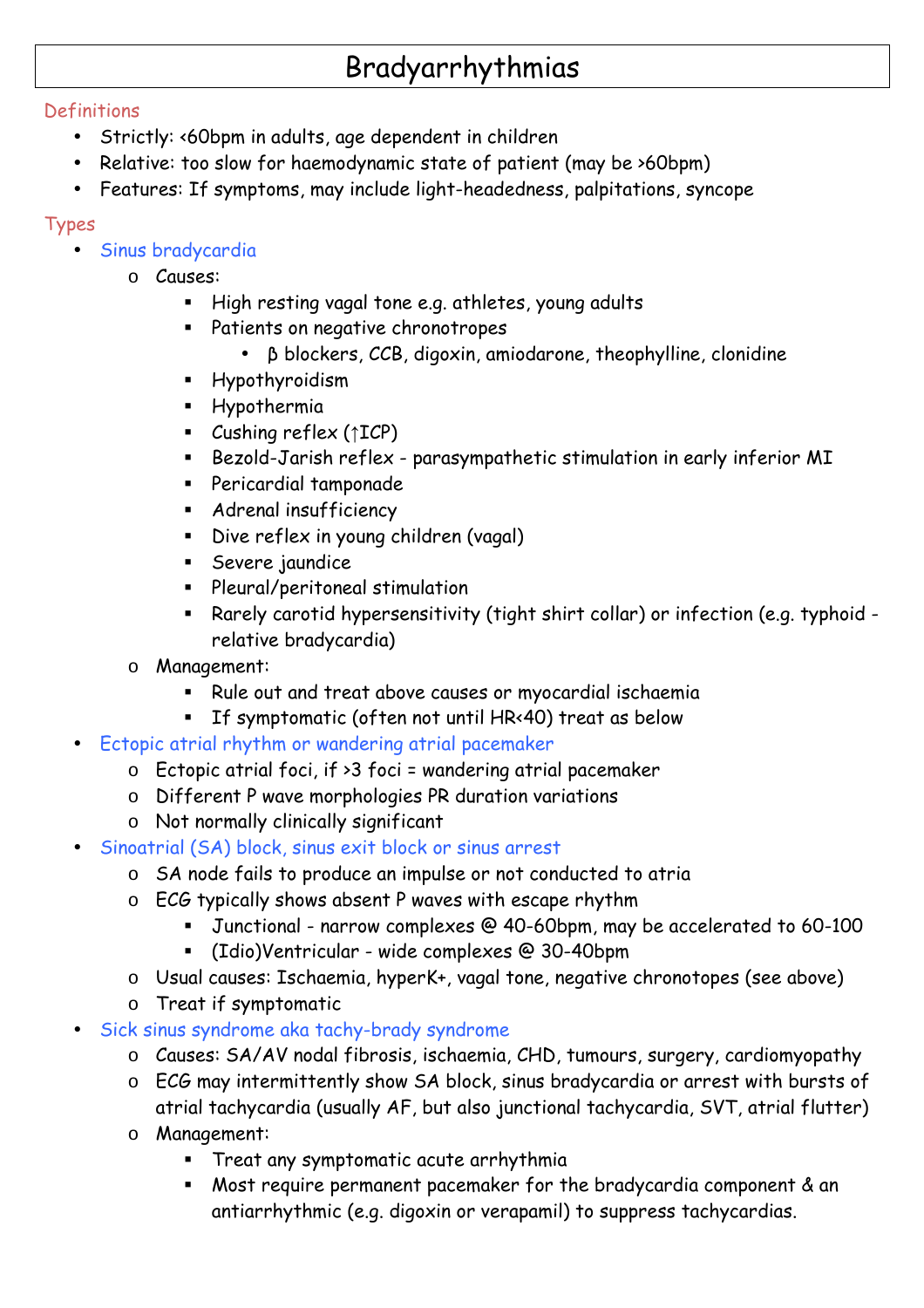#### • AV blocks

- o First degree
	- Slow AV node conduction
	- $FCG: PR<sub>2</sub>200ms$
	- All atrial impulses conducted to ventricles
	- Benign, but may be assoc with vagal tone, inf MI, digoxin tox, myocarditis
- o Second degree
	- Some atrial impulses are not conducted to ventricles
	- Mobitz type I (Wenckebach)
		- AV node conduction defect
		- ECG: Repeated lengthening of PR until a P is not followed by a QRS
		- Usually asymptomatic and treatment not required
		- Treat if symptomatic or in context of inferior MI
	- Mobitz Type II
		- Conduction defect generally below AV node
		- Degenerative Lev or Lenegre disease
		- ECG: constant PR with intermittent QRS absence
		- Risk of progression to third degree block
		- Atropine often ineffective as block usually below AV node
		- Permanent pacing is usually required
	- $\blacksquare$  2:1 block
		- 2 P waves per QRS complex. Types I & II indistinguishable on ECG.
		- May occur in digoxin toxicity or ischaemia
		- Needs further electrophysiological tests to determine treatment
- o Third degree
	- AV dissociation
	- Atrial impulses not conducted to ventricles
	- ECG: Both P waves & QRS junctional/escape complexes occur independently
	- Treat as below though atropine is unlikely to be effective(unless a nodal block) and a permanent pacemaker will be needed
	- Myocardial fibrosis is commonest cause
	- **Associations:** 
		- Inferior AMI
		- Sick sinus syndrome
		- Mobitz type II
		- Second degree block plus new bundle branch or fascicular block
- o With all AV blocks additionally rule out
	- Negative chronotropes (as for sinus bradycardia)
	- **Lyme disease**
	- Myocarditis/endocarditis
	- SLE
	- Chagas disease
	- Myxoedema,
	- Amyloid
	- Cardiac surgery/tumours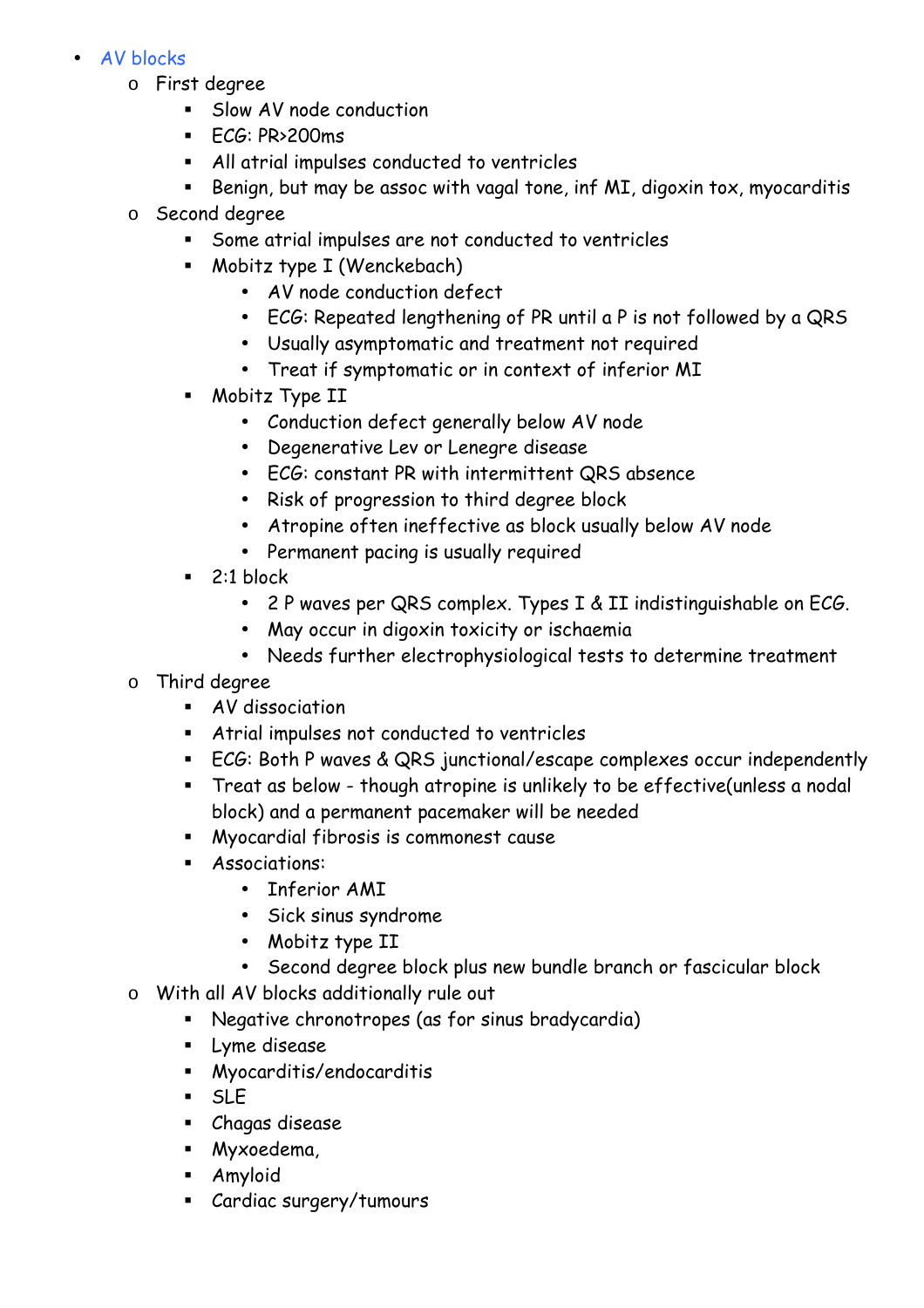# Bradyarrhythmias

### General Management

- $ABC, O<sub>2</sub>$
- IV access
- Bloods: UEC, CMP, Troponin/CK, FBC, TFT or digoxin level as appropriate
- ECG
- Treat any underlying cause (cease negative chronotrope, correct electrolytes, etc.)
	- o Treat bradycardia only if HR<50 and hypoperfusion (syncope, sysBP <90mmHg, HF)
- Drugs:
	- o Atropine: 0.5-1.0mg (0.02mg/kg, minimum of 0.1mg in child) repeated up to 2-3mg
		- Only useful if increase vagal tone i.e. problem at/above AV node.
	- o Isoprenaline (isoproterenol): bolus 20-40mcg IV, infusion 0.5mcg/min of 2mg/100ml N.Saline
		- Caution: As a pure beta agonist can cause beta2 vasodilatation in muscle beds leading to hypotension
	- o Adrenaline: infusion 2-10mcg/min
		- Useful if hypotension an issue. Ideally needs a central line.
	- o Others:
		- Dopamine: 5-20mcg/kg/min through central line.
		- Aminophylline
		- Glucagon (beta blocker/calcium channel OD)
		- Digoxin Fab (digoxin toxicity)
- Pacing:
	- $\circ$  Temporary if drug therapy fails (likely with Mobitz II 2<sup>nd</sup> & 3<sup>rd</sup> degree AV blocks)
		- Transcutaneous
			- Via fist (!) or defibrillator pacing function
			- Will normally require analgesia/sedation
			- Temporising measure before:
		- Transvenous wires inserted
	- o Permanent pacemaker

### Disposition

- Admit to monitored bed if:
	- o Symptomatic
	- o Sick sinus
	- o Mobitz II second degree block
	- o Third degree block